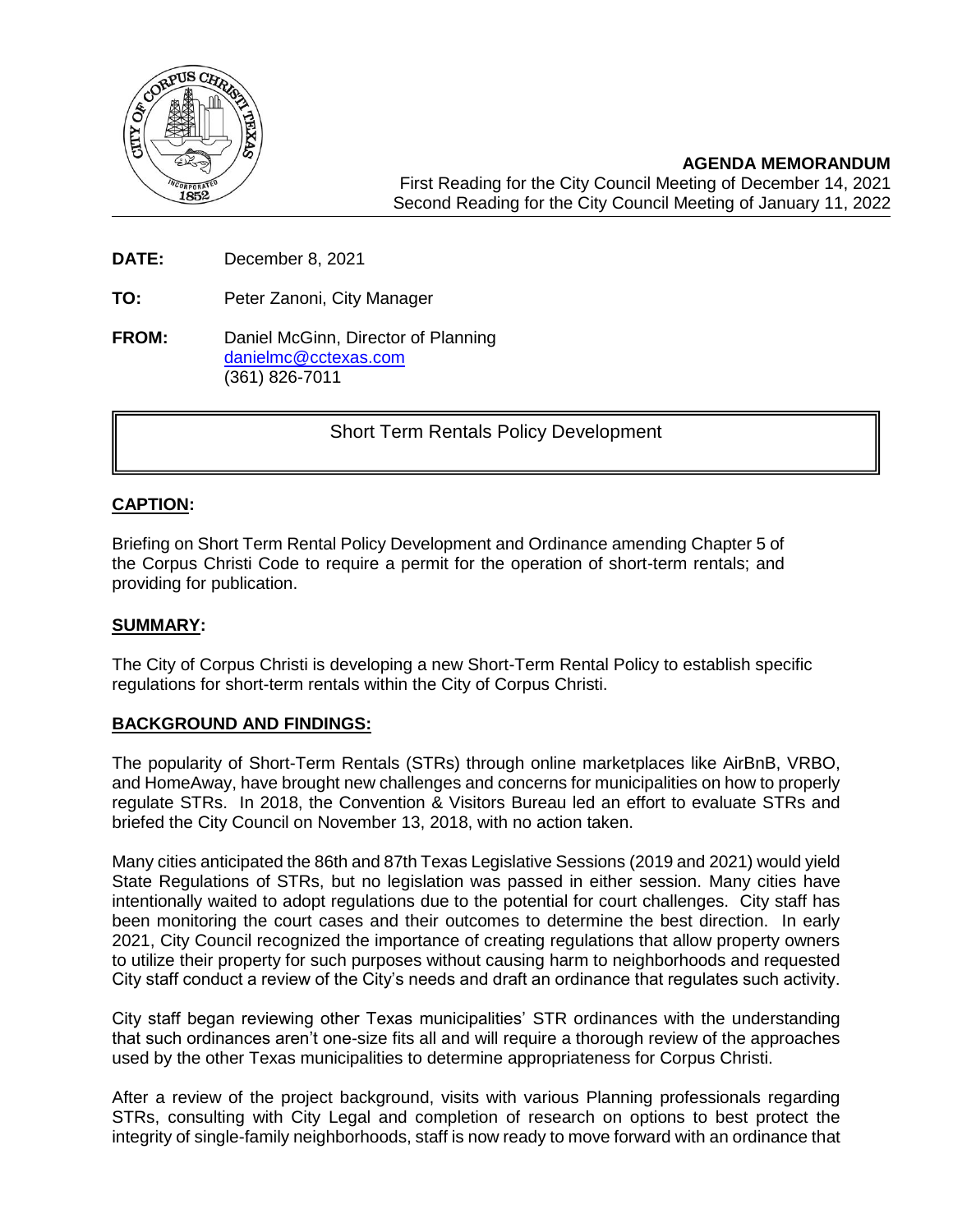requires STRs to register with the City. The draft ordinance is attached for Council consideration.

The proposed Registration Ordinance will require that all STR units receive a permit to operate within the City of Corpus Christi. The permit will be good for two years and will require that the unit be located within a zoning district that permits STR uses, owners of homes within single family zoning districts will not be eligible to obtain a permit.

The ordinance will require that an application be submitted that provides basic information concerning ownership, contact information, sketch of floor plan, and owner certification that all standards and regulations will be followed in operating the STR unit. The ordinance also identifies general standards that must be in place to maintain permit eligibility, these standards cover occupancy limitations, insurance needs, life safety elements within the unit, conduct on the premises, and information that must be displayed within the unit for guest safety and city information. All STR units will receive a permit number which will need to be displayed with all advertisements for the rental of the unit. Permits will be subject to revocation if the standards of the ordinance are not followed.

The STR registration ordinance allows the city to establish regulations for the protection of the health and safety of occupants of the short-term rental properties along with providing a mechanism that can assist the city with enforcement of illegal units within single family neighborhoods.

Another phase of ordinance development will address the land use issues related to STRs. That phase of an ordinance will be completed with a stakeholder group. The group will be engaged and provide input on various aspects of STRs. Staff plans to present detailed information to the stakeholder group and request feedback that will allow for the creation of an ordinance that strikes an appropriate balance of property owner rights and protection of the residential character of neighborhoods.

Once an ordinance is developed to address land use regulations with the input from the stakeholders, it will be presented to the appropriate Board/Commission and forwarded to the City Council for consideration and action.

Since the December  $14<sup>th</sup>$  City Council meeting two changes have been made to the proposed ordinance to reflect City Council discussion and further staff analysis of the permit renewal cycle. The first modification will set an immediate implementation date for the registration requirement for STR units located in Flour Bluff, North Padre Island, and Mustang Island versus the remainder of the city which will have a 180-day period before implementation begins. The second modification proposes a change from the two-year permit cycle to an annual requirement with the same equivalent fee of \$50 per year instead of the \$100 fee for two years.

## **ALTERNATIVES:**

Policy Development regarding Stort Term Rentals is needed for the growing market within Corpus Christi. The first step is the registration process via permit requirement outlined in the ordinance. Land use regulation will be addressed following this first step.

## **FISCAL IMPACT:**

There is no fiscal impact for this item.

### **RECOMMENDATION:**